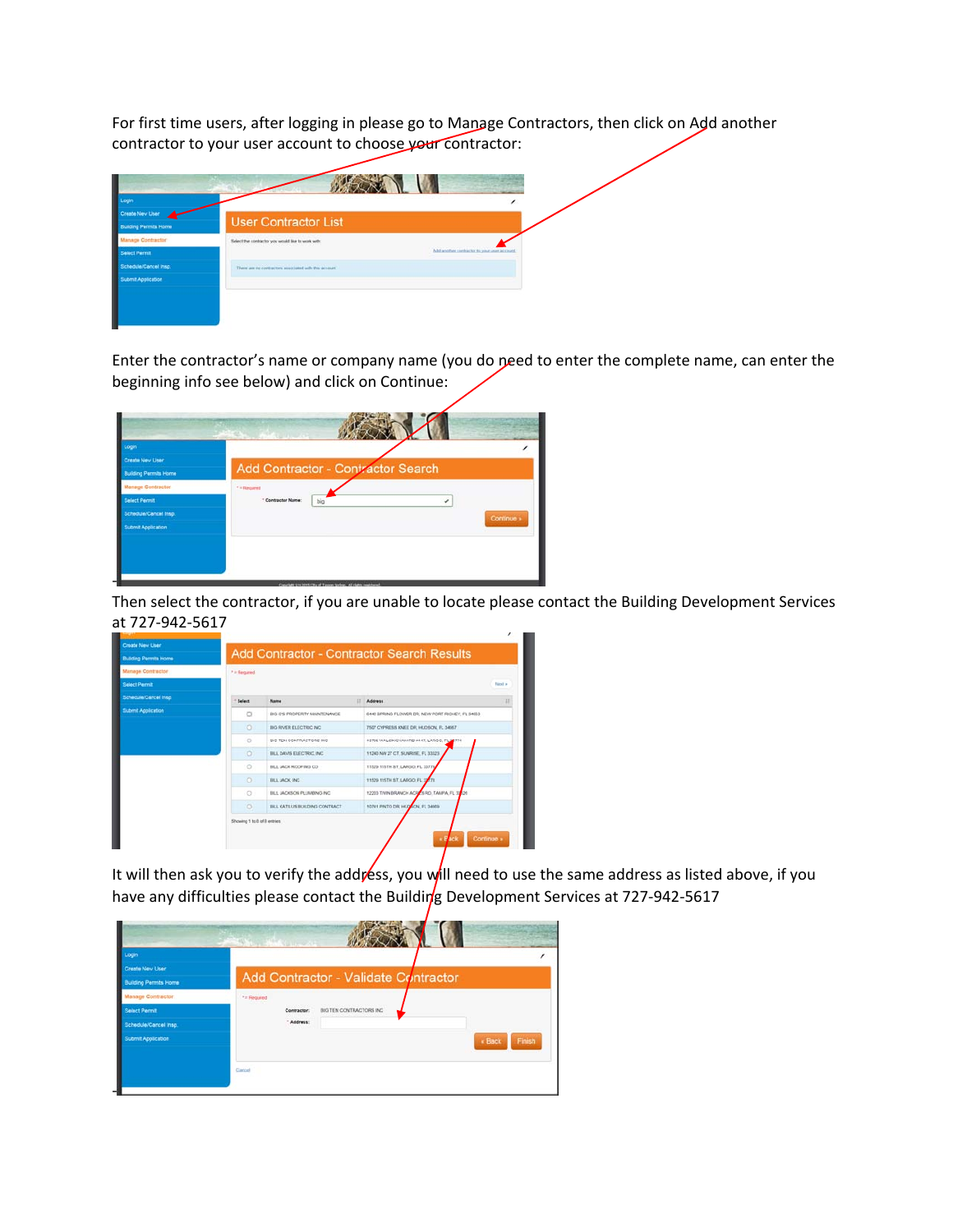After you log in then click on Submit Application



## User Class‐Select Owner or Contractor‐Continue



## Search Method‐can search by Address/Parcel/Owner ‐Continue



## Select location-Continue

| <b>Column New User</b><br><b>Busing Fornitz Hame</b><br><b>Manage Contractor</b> | Submit Application - Parcel Search<br><b>Results</b> |                       |                                                                                                                     |        |                             |          |  |  |
|----------------------------------------------------------------------------------|------------------------------------------------------|-----------------------|---------------------------------------------------------------------------------------------------------------------|--------|-----------------------------|----------|--|--|
| <b>Senat Forms</b><br>Schedule/Career Imag                                       | <b>TA Research</b>                                   |                       |                                                                                                                     |        |                             | first L. |  |  |
| <b>National Application</b>                                                      | <b>Ballace II</b>                                    | Attessa               | <b>IT I hang hang</b>                                                                                               | $\sim$ | <b>Partei Number</b>        | ×        |  |  |
|                                                                                  |                                                      | 124 E PAG IT          | CITY OF TARPON SPRAGE                                                                                               |        | 10 EF-HLAPPIN-MIN-2100      |          |  |  |
|                                                                                  |                                                      | <b>SHEPHERE</b>       | <b>RHAMOS, JOBEPH</b>                                                                                               |        | 10:01:15:0090-0040          |          |  |  |
|                                                                                  | ö                                                    | Shi E PAG ST          | LITY OF TARRON SPRAGE                                                                                               |        | 10-21-16 20705-005-018      |          |  |  |
|                                                                                  | 1.CH                                                 | <b>Sta E Prod: ST</b> | TOTY OF TARPON SPRAGE                                                                                               |        | 10-25-to-20700-000-0100     |          |  |  |
|                                                                                  | $\sim$<br>×                                          | 33 & PAIL 17          | TARPON RPRACH TITY OF                                                                                               |        | 10:21 / 6:2000-00-2120      |          |  |  |
|                                                                                  | -                                                    | <b>331 E PRIZ 2T</b>  | TARPON BPRINDE, CITY OF                                                                                             |        | lo 21-is 2006 list-inte     |          |  |  |
|                                                                                  | Statement 1 to 4 of 6 extrem-                        |                       | * Charles is already at online auditority wanted the manner. Please normal the number of the first further payments |        | Continue »<br><b>v</b> Bath |          |  |  |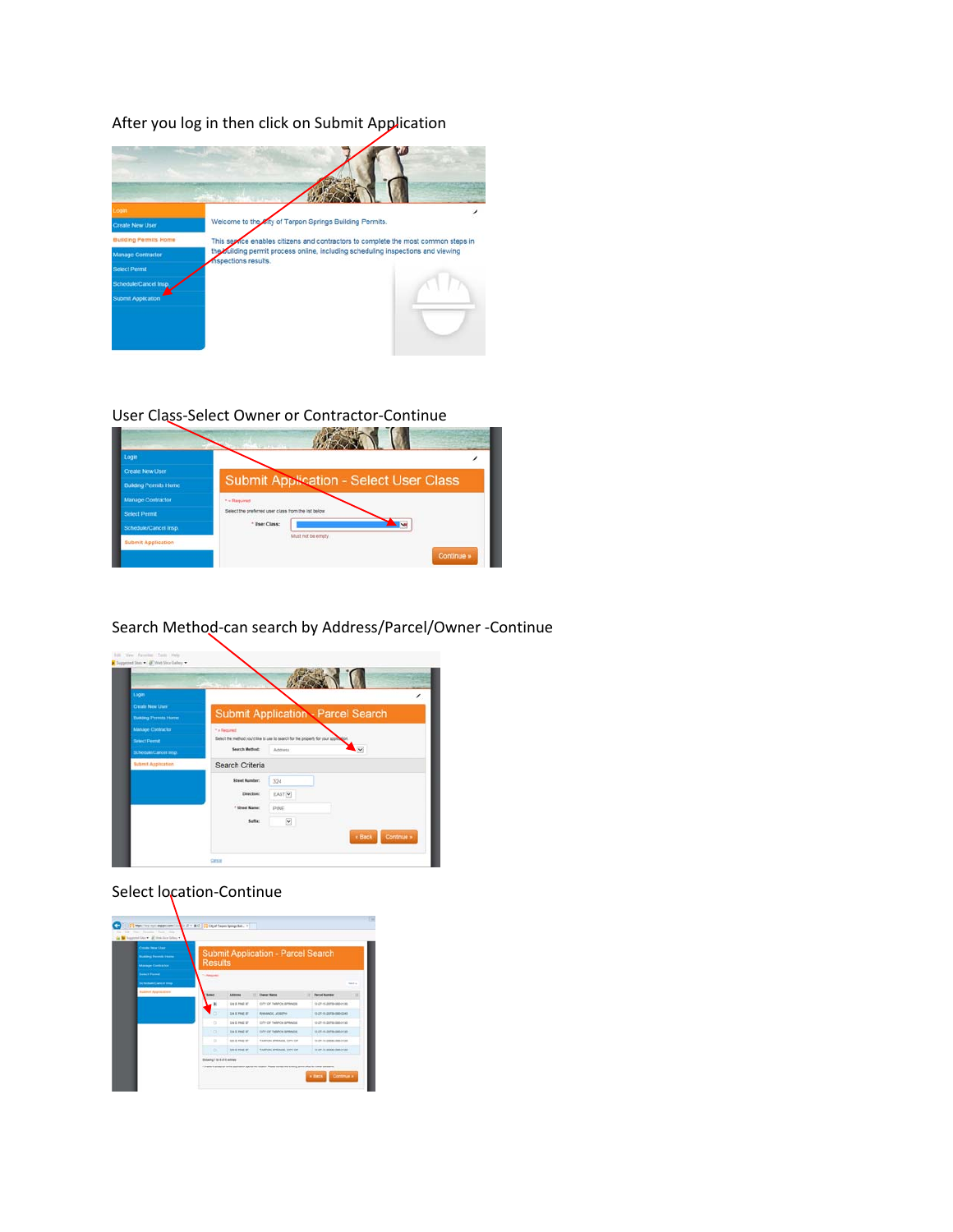## Select Permit Application Type

Enter Fields-Continue



Enter Contractor/Owner Info (if owner is going to do the work themselves you will need to enter the owner info under both Contractor and Owner Fields)-Continue

| * Contact Name:    | City of Tarpon Springs<br>v        |
|--------------------|------------------------------------|
| Address:           |                                    |
| Zip:               |                                    |
| "Work Phone:       | 727-937-3811<br>٠                  |
| Home Phone:        |                                    |
| Cell Phone:        |                                    |
| <b>lisc Phone:</b> |                                    |
| E-mail ID:         | ckowloy@ctsfl.us<br>٠              |
| OWNER              |                                    |
| Name:              | City of Tarpon Springs<br>$\times$ |
| Address:           |                                    |
|                    |                                    |
|                    |                                    |
|                    |                                    |

Select which type-Continue (can unselect/select all by checking the top box)

| Description                    | $T$ Type                | Ħ |                     |
|--------------------------------|-------------------------|---|---------------------|
| ELECTRIC SERVICE 0-100 AMP     | ELECTRICAL PERMIT GROUP |   | o                   |
| ELECTRIC SERVICE 100-400 AMP   | ELECTRICAL PERMIT GROUP |   | $\overline{\omega}$ |
| ELECTRIC SERVICE 401-800 AMP   | ELECTRICAL PERMIT GROUP |   | $\Box$              |
| ELECTRIC SERVICE CIVER 800 AMP | ELECTRICAL PERMIT GROUP |   | O                   |